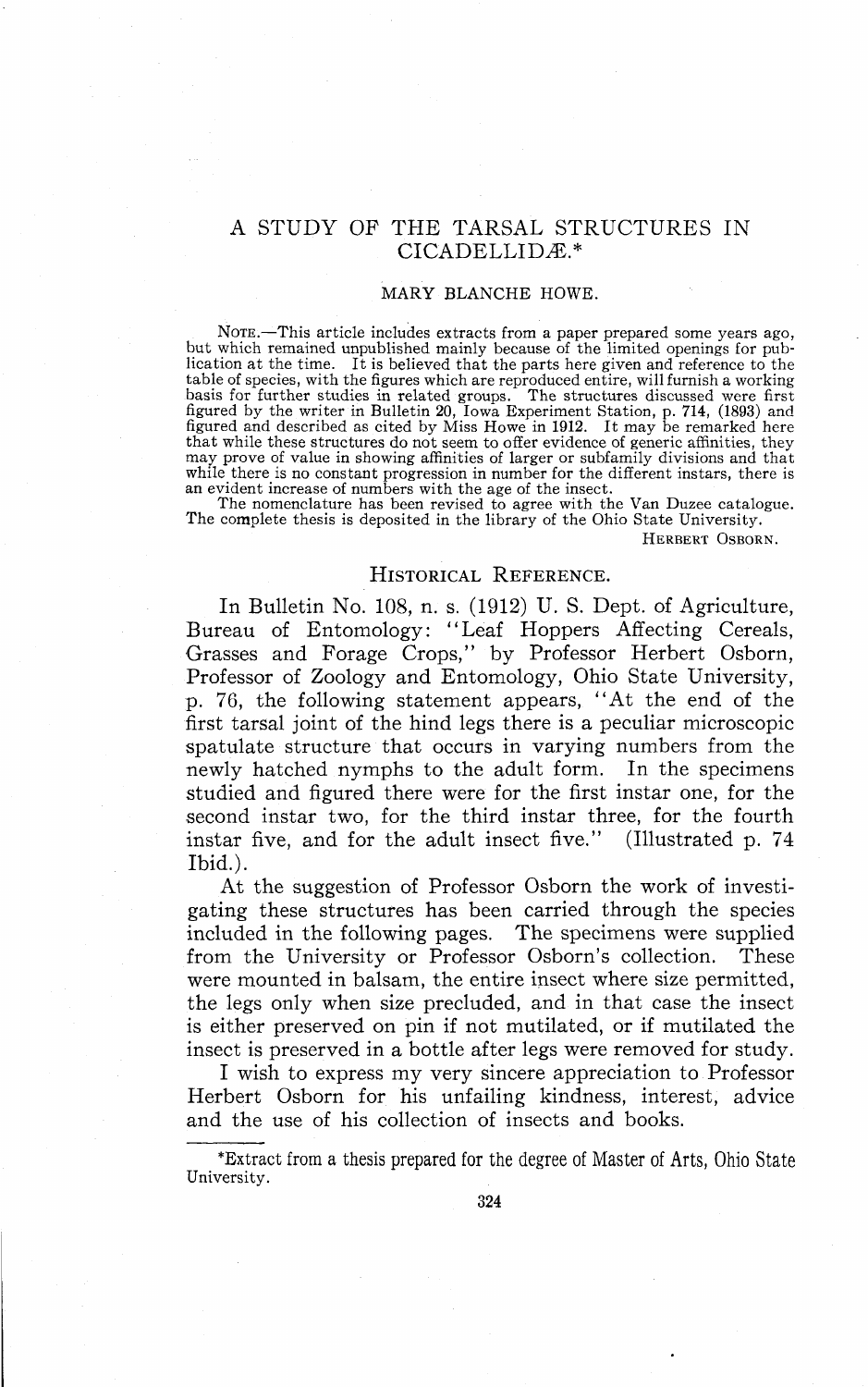In describing these structures the term *platella* is used because the terms pallette, plate, and platelet have been applied to other insect structures differing so much from these that it did not seem fitting to apply them in this case.

These platellæ are small spatulate structures usually located at the end of the first and second tarsal segments, although in a few genera, as is shown in the table, they may be found upon the sides of the first tarsal segment.

These structures vary in form and number, even upon right and left leg of the same insect. On one they may be larger and more fully developed than on the other. Sometimes the first tarsal joint will have five and four. Perhaps on the second tarsal joint they may number one and two. In the table prepared I have shown the variations in the different species in the right and left leg in some specimens and whether specimens were male or female, adult or nymph. I have used the following formulae for convenience in describing each species:

S—Side of first tarsal segment.  $T_1$ —Apex of first tarsal segment.<br> $T_2$ —Apex of second tarsal segment.

Also in the last column of table I have placed the names of food plants upon which the species was found.

These platellæ arise from a crown of chitinous scales at the apex of the tarsal joint. They are joined solidly and are immovable. The scales and platellae seem to develop together, as in the immature forms there is no evidence of the scale upon the tarsal joint where it is not yet divided except where the platella is developed. Evidently they are solid, that is there is no air chamber since when the tarsus was placed in alcohol or Xylol there was no air space as there always was in the tarsi and tibiæ until the liquid penetrated the structure. However, I hope later to test this by cross-sections. The platellæ did not break off readily as they were moved about into position in the balsam before putting down the cover glass.

The drawings are flat outline. Stippling is used merely to indicate the thick heavy chitin at base of platellæ and on a few of the heaviest spines. Spines are omitted where they interfered with the view of the platellæ or seemed to cause a confused appearance in the drawings. The drawings are confused appearance in the drawings. nearly all made with a 16 mm. objective and an 8 ocular. A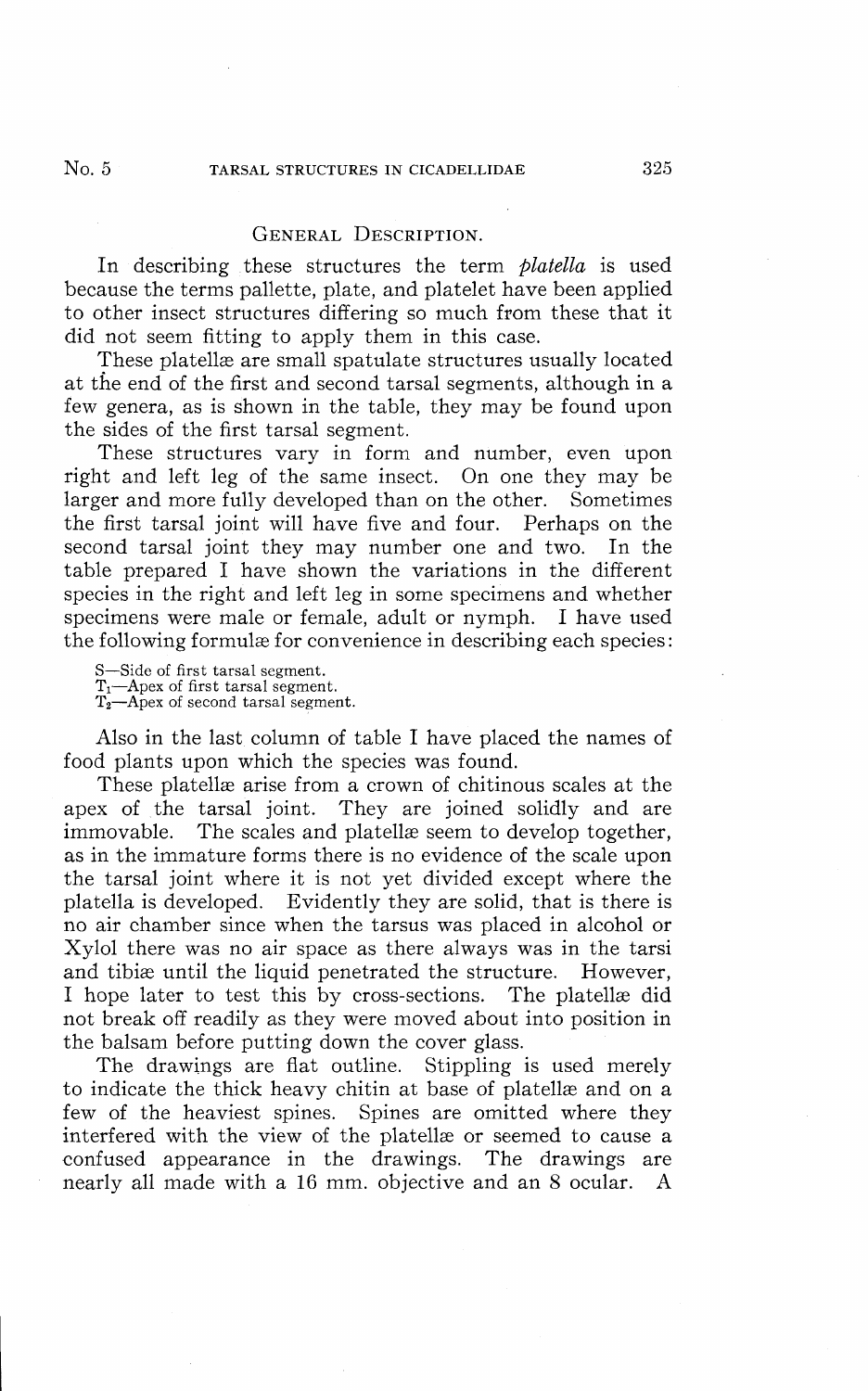# 326 MARY BLANCHE HOWE Vol. XXX

|                                                                                                                                                                                                                                     | Left                   |                                                                                  |                                                                                                         | Rıght                                         |                                                                         |                                                                         |                                                                                                                 |
|-------------------------------------------------------------------------------------------------------------------------------------------------------------------------------------------------------------------------------------|------------------------|----------------------------------------------------------------------------------|---------------------------------------------------------------------------------------------------------|-----------------------------------------------|-------------------------------------------------------------------------|-------------------------------------------------------------------------|-----------------------------------------------------------------------------------------------------------------|
|                                                                                                                                                                                                                                     | Side                   | $\mathbf{T}_1$                                                                   | $T_{2}$                                                                                                 | Side                                          | $\rm T_1$                                                               | $\rm T_2$                                                               | Food                                                                                                            |
| Acocephalus nervosus<br>Acocephalus nervosus<br>$A \text{ conura sp.} \dots \dots \dots \dots \dots$<br>$A$ cinopterus acuminatus. $ \ldots $ .<br>$Chlorotetrix$<br>Chlorotettix unicolor<br>Chlorotettix unicolor                 | 5<br>6<br>5.<br>4<br>4 | 6<br>5<br>$\overline{\bf 4}$<br>$\overline{\mathbf{2}}$<br>4<br>5<br>6<br>6<br>4 | 3<br>3<br>2<br>0<br>2<br>4<br>3<br>4<br>3                                                               | 5<br>3<br>4<br>4<br>4                         | 6<br>5<br>.<br>4<br>7<br>6<br>6                                         | 3<br>$\bf{2}$<br>.<br>2<br>4<br>4<br>3                                  | Grass, varied, Vegetation.<br>Coarse Plains Grass.<br>Wheat, Barley, Legumes.<br>Grass.<br>Grass.               |
| <i>Chlorotettix</i> sp<br>$Cicadula\ \theta$ -notatan                                                                                                                                                                               |                        | 3<br>4                                                                           | 2<br>.                                                                                                  | .<br>1.1.1.1<br>.                             | 3<br>4                                                                  | $\overline{2}$<br>$\cdots$                                              | Wood Lot.<br>Wheat, Grass, Oats,<br>Timothy.                                                                    |
| $Cicadula 6$ -notatan<br>$Cicadula 6-notata \ldots$ . n<br>$Cicadula 6$ -notatan<br>$Cicadula$ slossoni<br>$Deltocephalus$ sp. $\ldots$ , $\ldots$<br>$D.$ apicatus <br>$D.$ apicatus                                               |                        | 4<br>3<br>3<br>$\overline{\mathbf{4}}$<br>3<br>3<br>$\frac{2}{3}$<br>3           | 1<br>.<br>$\ddotsc$<br>1<br>2<br>$\boldsymbol{2}$<br>$\overline{2}$<br>$\mathbf 2$<br>$\mathbf{1}$<br>2 | .<br>$\ldots$ .<br>.<br>.<br>.<br>.<br>.<br>. | 3<br>3<br>3<br>3<br>3<br>3<br>$\boldsymbol{2}$<br>$\boldsymbol{2}$<br>2 | 1<br>.<br>.<br>1<br>2<br>$\boldsymbol{2}$<br>$\boldsymbol{2}$<br>1<br>2 | $\mathtt{Wheat}.$<br>Timothy.                                                                                   |
| $Delta$ . inimicus <br>Diedrocephala coccinea<br>Dreculacephala mollipes                                                                                                                                                            | $\cdots$<br>3          | 6<br>4<br>5<br>3<br>3                                                            | 2<br>2<br>1<br>1<br>2                                                                                   | .<br>.<br>.<br>1.1.1.1.1<br>3                 | .<br>4<br>4<br>3<br>3                                                   | .<br>$\boldsymbol{2}$<br>2<br>$\mathbf{1}$<br>$\boldsymbol{2}$          | Blue Grass.<br>Corn, Wheat, Timothy.<br>Grasses, Oats, Wheat, Rye,                                              |
| Euscelis curtisii <br>Euscelis curtisii <br>Eutetix cincta<br>$E.$ semi-nudus                                                                                                                                                       |                        | 5<br>6<br>3<br>4                                                                 | 2<br>2<br>2<br>$\boldsymbol{2}$                                                                         | .<br>.<br>.<br>.                              | 4<br>4<br>.<br>4<br>3                                                   | $\boldsymbol{2}$<br>4<br>3<br>2                                         | Barley Varied.<br>Timothy, Blue Grass.<br>Wood-lot, Varied.<br>Grass.                                           |
| $Gypona 8-lineara varn$<br>$Gypona 8-lineara varn$<br>Helochara communis <br>$Idiocerus$ sp. $\dots \dots \dots \dots$<br>$Jassus\; olitorius$<br>Mesamia vi tellina<br>$Phlepsius$ sp. $\ldots \ldots \ldots$                      | 3                      | $\frac{5}{5}$<br>4<br>3<br>$\overline{2}$<br>6<br>5                              | 1<br>1<br>$\overline{2}$<br>$\overline{2}$<br>$\overline{2}$<br>3<br>3                                  | .<br>.<br>4<br>.<br>a matana<br>.             | .<br>6<br>5<br>4<br>$\ddotsc$<br>$\ddotsc$<br>$\cdots$<br>6             | .<br>3<br>1<br>2<br>.<br>.<br>2                                         | Coarse Grass, Varied.<br>Bog, Grass, Juncus, Trees.<br>Varied Shrubbery.<br>Conifers.<br>Wood-lot, Oats, Wheat, |
| $Platymetopius$ frontalis  $\ldots$ .                                                                                                                                                                                               |                        | 5<br>4<br>3                                                                      | 2<br>3<br>0                                                                                             | .<br>.                                        | 5<br>5<br>3                                                             | 3<br>$\bf{2}$<br>1                                                      | Grass.<br>Varied.<br>Timothy, Blue Grass,<br>Wood-lot.                                                          |
| $Platymetopius frontalis \, n \vert \ldots \vert$<br>$Platymetopius$ frontalis $ $<br>$Scaphoideus$ auronitens. $ $<br>$\emph{Sca}$ phoideus immistus $ $ $ $ $ $ $ $<br>$Tham. \, cbitellar is \ldots \ldots \ldots \ldots \ldots$ |                        | 5<br>4<br>$\overline{4}$                                                         | 0<br>$\boldsymbol{2}$<br>$\overline{2}$                                                                 | . 1<br>. 1<br>.<br>1.                         | $\cdots$<br>$\ldots$<br>-5<br>5<br>4                                    | .<br>.<br>2<br>$\overline{4}$<br>$\overline{2}$                         | Shrubs, Willows, etc.<br>Varied.<br>Timothy, Red-top.<br>Clover, Alfalfa.                                       |

# TABLE I

SHOWING FORMULÆ OF PLATELLÆ, AND FOOD PLANTS.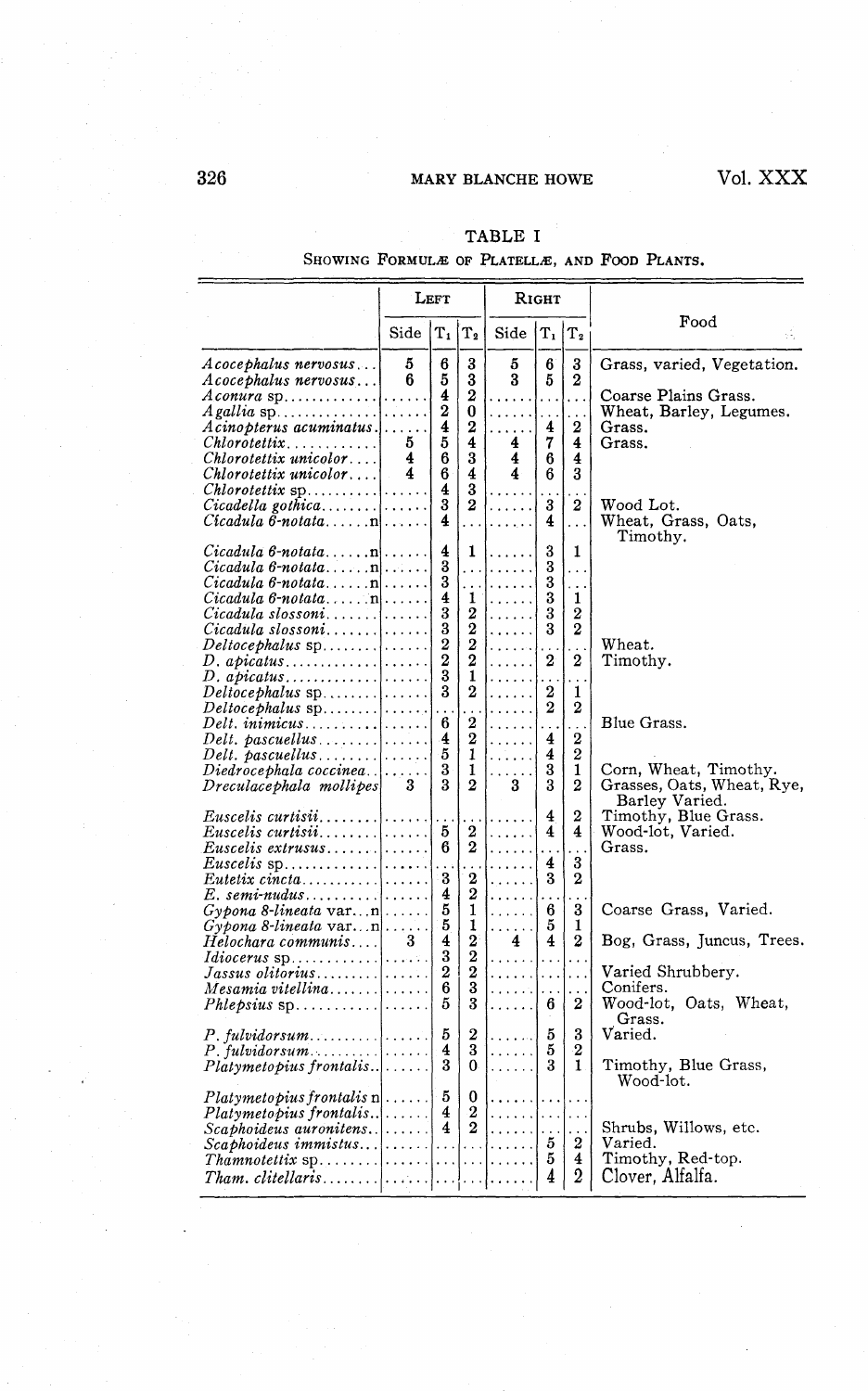few are made with the 4 ocular. This in cases where the tarsi were not contained in the field with the 8 ocular. One *Deltocephalus inimicus* (Figs. 24, 25) with 4 mm. objective shows only the apex of  $T_1$  and  $T_2$  and detail of platellæ.

In the detailed descriptions the species are taken up in the order adopted in Van Duzee's Catalogue.

#### DESCRIPTION OF STRUCTURES BY SUBFAMILIES.

#### Subfamily BYTHOSCOPINÆ.

In this subfamily the first genus examined was *Idiocerus* (Fig. 1). In the species studied the formula is  $T_13$ ,  $T_22$ . These platellae are elipsoidal and the distal border is narrowed almost to a point, light brown in color, slightly darker than tarsus, rather heavy, flat transversely, but on the perpendicular axis slightly convex to the tarsus.  $T_1$  length .035 mm.; width .015 mm.;  $T_2$  length .03 mm.; width .01 mm. The platellæ arise from a crown of brown chitin which is not so heavy as in some other species.

In *Agallia* the formula for the species studied (Fig. 2) in the specimen examined was T<sub>1</sub>2. These are very transparent and delicate, paler yellow than tarsus, flat, spatulate in form. The longer one is almost half the length of the second tarsal joint which is short. They are not set evenly upon the border of the apex of the tarsal joint but the smaller one sets up or back a little from the edge. Each arises from a heavy ring of chitin.

*Macropsis* and *Bythoscopus* were found to be without platellæ in all the species examined.

#### Subfamily CICADELLINÆ.

*Cicadella gothica*. The formulæ in this species in the specimens examined were  $T_13$ ,  $T_22$ . On  $T_1$  the three platellae are broadly oval on the distal border, lateral border straight, heavy in texture, set evenly on the apex, slightly convex to tarsus. Length .03 mm.; width .015 mm. On  $T_2$  the two platellas are set wide apart on the apex. The distal border has more pointed oval sides tapering towards base, dark brown, heavy texture. Length .0275 mm.; width .0125 mm. On both segments the platellae are slightly darker in color than on the tarsus. (Figs. 3, 4.)

*Graphocephala coccinea.* (Figs. 5, 6). In this species the formula in the specimen examined is  $T_1\overline{3}$ ;  $T_22$ . The platellas are large, heavy and dark brown, while the tarsus is yellow, and the scales which form the crown of chitin are heavy, long and sharp pointed. The three platellæ on T<sub>1</sub>, are similar in form, distal border oval, lateral border straight, flat transversely but slightly convex on the perpendicular axis to the tarsus. Length .04 mm.; width .0125 mm. The platellas on  $T_2$ , are similar to those on  $T_2$  but smaller. Length .03 mm.; width .01 mm.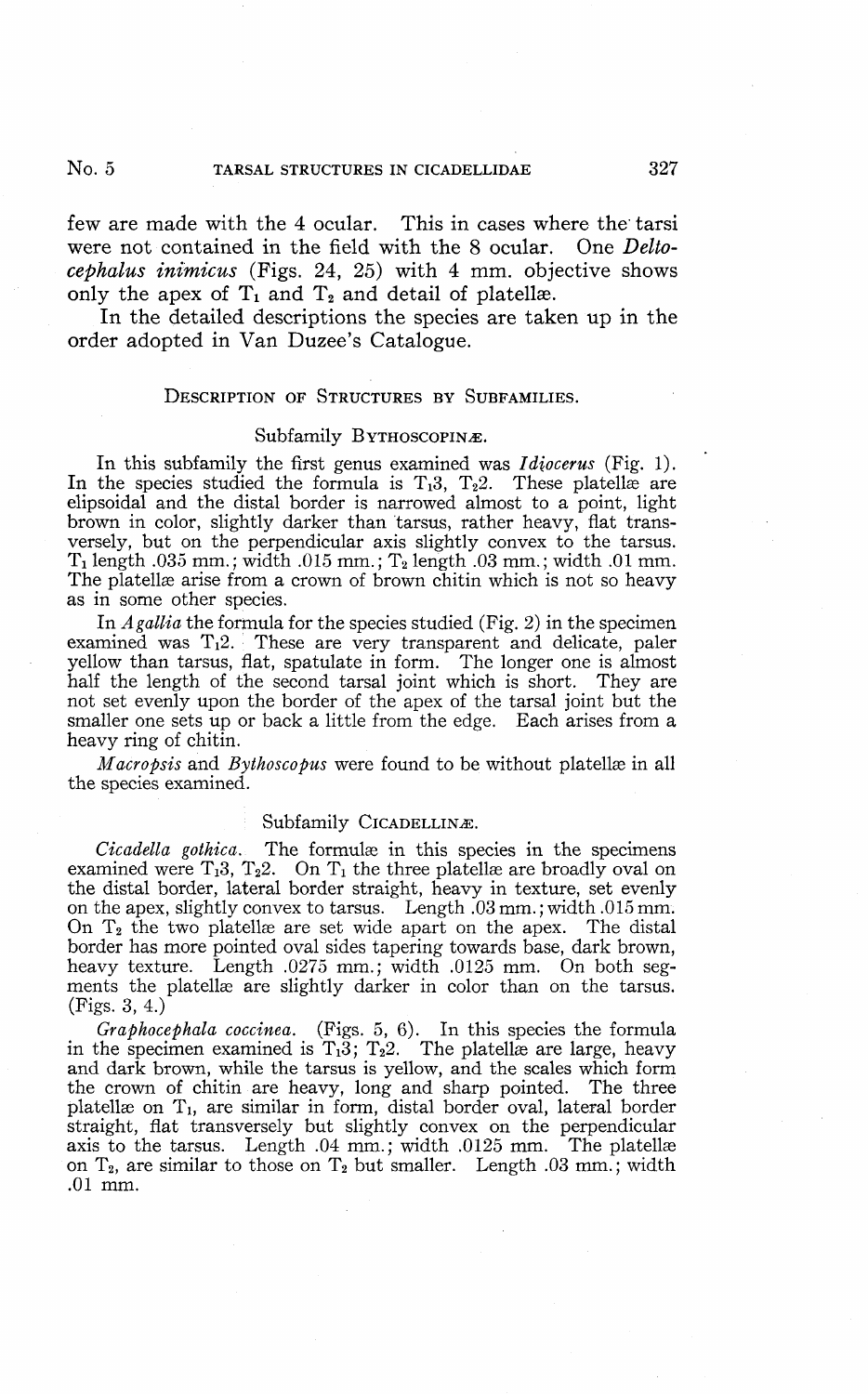#### Subfamily GYPONINÆ.

*Gypona 8-lineata* var *cana.* (Figs. 11, 14). The formulae for the ecimens examined are: left. T<sub>1</sub>2. T<sub>2</sub>. right. T<sub>1</sub>6. T<sub>2</sub>. These are specimens examined are: left,  $T_12$ ,  $T_22$ ; right,  $T_16$ ,  $T_23$ . rather long and slender, tapering towards both ends, flat pale yellow, unicolorous with tarsus, uniform in size and standing perpendicularly on the apex. Length .05 mm.; width .01125 mm. to .015 mm. The platellæ $\,$  on  $\rm T_2$  so closely resemble those on  $\rm T_1$  in form and arrangement as to require no separate description.

In the nymphal specimens of Gypona (Figs. 13, 14) there are but two tarsal joints. The formula is 5 for  $T_1$  and 1 where  $T_2$  is beginning The formula is 5 for  $T_1$  and 1 where  $T_2$  is beginning to divide. These are set at an angle to the apex, tapering to a point at the distal edge and not very uniform in outline. Length .03 mm.; width .01 mm. Segmentation has begun in  $T_2$ , and the platella has developed, short, wider at proximal end, tapering to distal border. Length .02 mm. width .01 mm.

#### Subfamily JASSINÆ.

*Acocephalus nervosus.* (Figs. 15, 16). In this species the formulæ for the specimens examined are S5;  $T_16$ ;  $T_23$ ; both right and left legs. The first platella on the side of  $T_1$ , nearest the proximal end is spatulate and transversely concave, flat in the perpendicular axis, widening from the base to the distal border. The other four on the side are somewhat larger, not so much curved, and tapering a little more at an angle of less than 45° from the body. Each one arises from the center of a heavy chitinous ring. At the apex of  $T_1$ , the platellae are more slender, tapering in at the base, spreading out flat transversely, spatulate, and tapering in at the point, slightly concave from the tarsus; length about half that of the portion of the second tarsus extending below it. These are brownish yellow, unicolorous with tarsus, and arise from a heavy crown of chitin. The platellae at apex of  $T_2$  are similar to those of Ti. In another specimen (Figs. 17, 18) of *Acocephalus* sp. the formulas are S3;  $T_15$ ;  $T_22$ ; for right; S6;  $T_15$ ;  $T_23$ ; for left. In this specimen the platellas are all translucent and almost colorless.

*Mesamia vitellina.* (Fig. 19). The formula for the specimen examined was  $T_16$ ;  $T_23$ . On  $T_1$  the first four are slender, quadrate with rounded angles, straight lateral borders presenting a rectangle in form. The others are shorter and wider. These do not stand evenly on the apex. The second one overlaps the first one slightly. They vary in length from the first. Length .05 mm.; width .0125 mm.; the smallest length .03 mm.; width .0125 mm., the shorter ones being wider. On  $T_2$ , the platellas are similar in shape to the first four on  $T_1$ . Length .03 mm. to .02 mm.; width .01 mm. on all.

These are pale yellow. The crown of chitin from which they arise is a little deeper yellow. Platellae are unicolorous with tarsus.

*Platymetopius frontalis.* (Figs. 20, 21.) In the specimen examined the formulae vary (see table). On  $T_1$ , we have 3, 4, or 5 platellae. These are quadrate with rounded angles, lateral border straight, set evenly in crown of chitin, flat, a very pale yellow, unicolorous with tarsus, thin and transparent.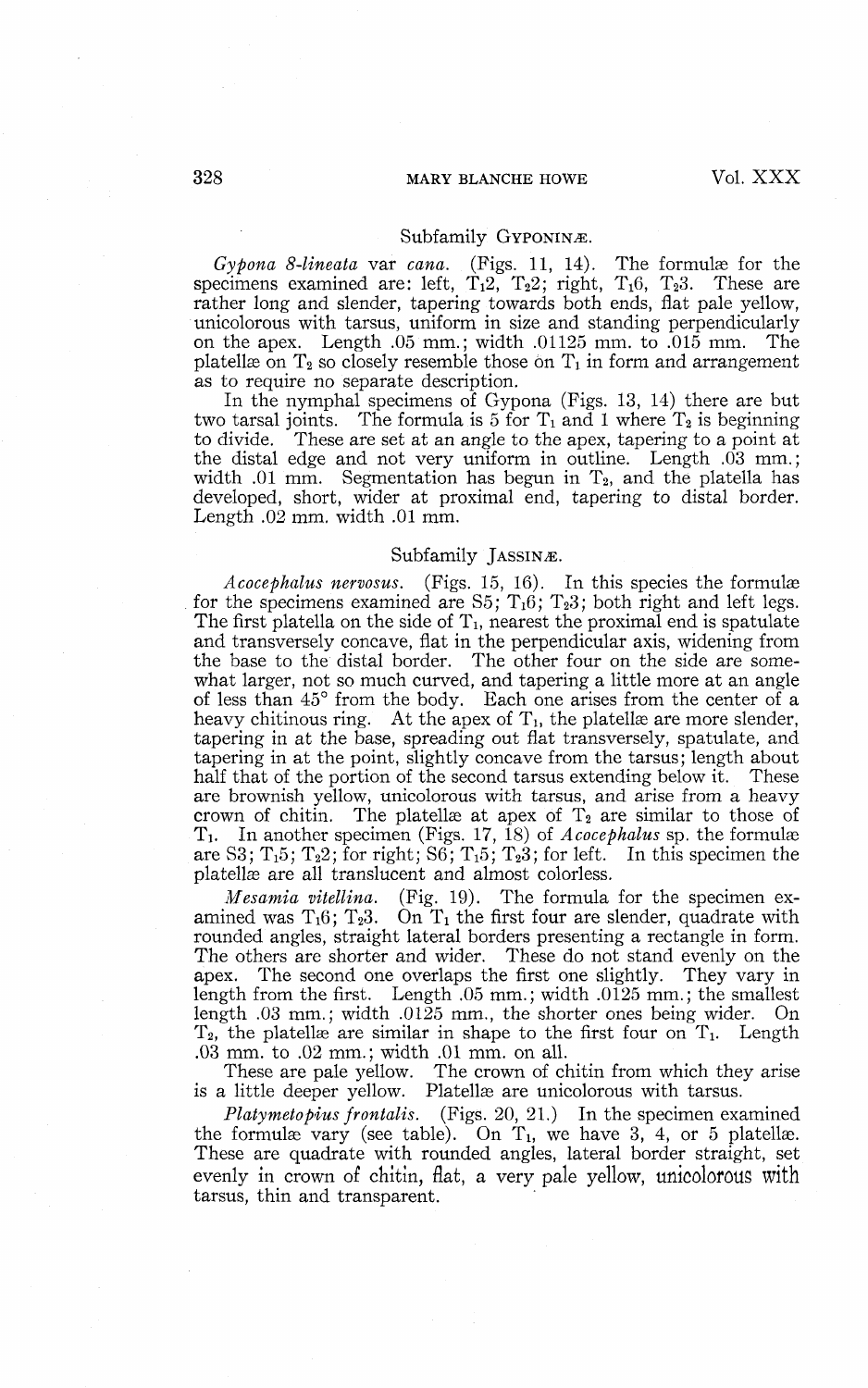Length .03 mm.; width .01 mm. Those on  $T_2$  are broader at distal border and rounded, tapering in to the narrow base, otherwise similar to those on  $T_1$ . Length .02 mm.; width .015 mm.

On the one nymph (Figs. 22, 23) examined  $T_1$  had 5 platellas. These were not uniform as in the mature specimens. The second platella from the outer one was longer than the outer one. The others tapered in to the base and were set irregularly on the apex. This seems a characteristic common to all immature forms. On  $T_2$  the line where division was to take place was visible, and the two large spines were developed but no platella.

*Deltocephalus inimicus.* (Figs. 24, 25.) This is the species especially described by Professor Herbert Osborn in the Bulletin quoted at the opening of this article. In Deltocephalus the formulæ vary as may be seen from the table.  $T_12$ ;  $T_22$ ;  $T_16$ ;  $T_22$ ;  $T_16$ ;  $T_22$  is the formula of D. inimicus in the specimen examined, but this specimen is not fully developed, the third tarsal joint not being separated yet. On  $T_1$  the four outer platellæ have straight lateral borders, tapering in towards the base so that they are slightly narrower at the base. They stand perpendicular and parallel with the apex. The two inner platellæ are transversely convex towards the tarsus and stand at a slight angle towards the body of the tarsus. The platellæ are pale almost colorless, unicolorous with tarsus, at the distal end verging into a light brown at base. The crown of chitin is dark and heavy. Length .015 mm.; width .01 mm. Rounded at distal border and tapering in towards base, about half as wide at base as in the widest part.

*Cicadula slossoni* (Fig. 74, 75). The formulae for both male and female are  $T_13$ ;  $T_22$ , both right and left legs. These are a little stouter and darker brown than the nymph forms of *C* 6-notata, but closely resemble them in shape. The two outer on  $T<sub>2</sub>$  are straight with distal border drawing slightly towards a point but in no wise spines. Length .02 mm.; width .0050 mm. They arise from a dark brown almost black crown of chitin. In color they agree with the distal ends of tarsal segments which are darker brown than the body of segments. There is no difference in the structure in male and female.

*Gnathodus = Balclutha* was examined and found to be without the platellæ.

### Subfamily TYPHLOCYBINÆ.

The species of *Empoasea* examined were without platellae.

## PARALLEL STRUCTURES IN OTHER GROUPS.

In related groups the only structure resembling this is a formation known as a calcar at the base of the tibia in Fulgoridas. The formation is used in the Keys to Species (See "A Contribution Toward a Monograph of the Homoptera Insects of the Family Delphacidæ" by David L. Crawford of Stanford Univ. Calif., No. 2041, Proc. of U. S. Nat. Museum, Vol. 46, pp. 557-640. Plates 44-49, March 4, 1914) as "a constant and easily appreciated character of identification."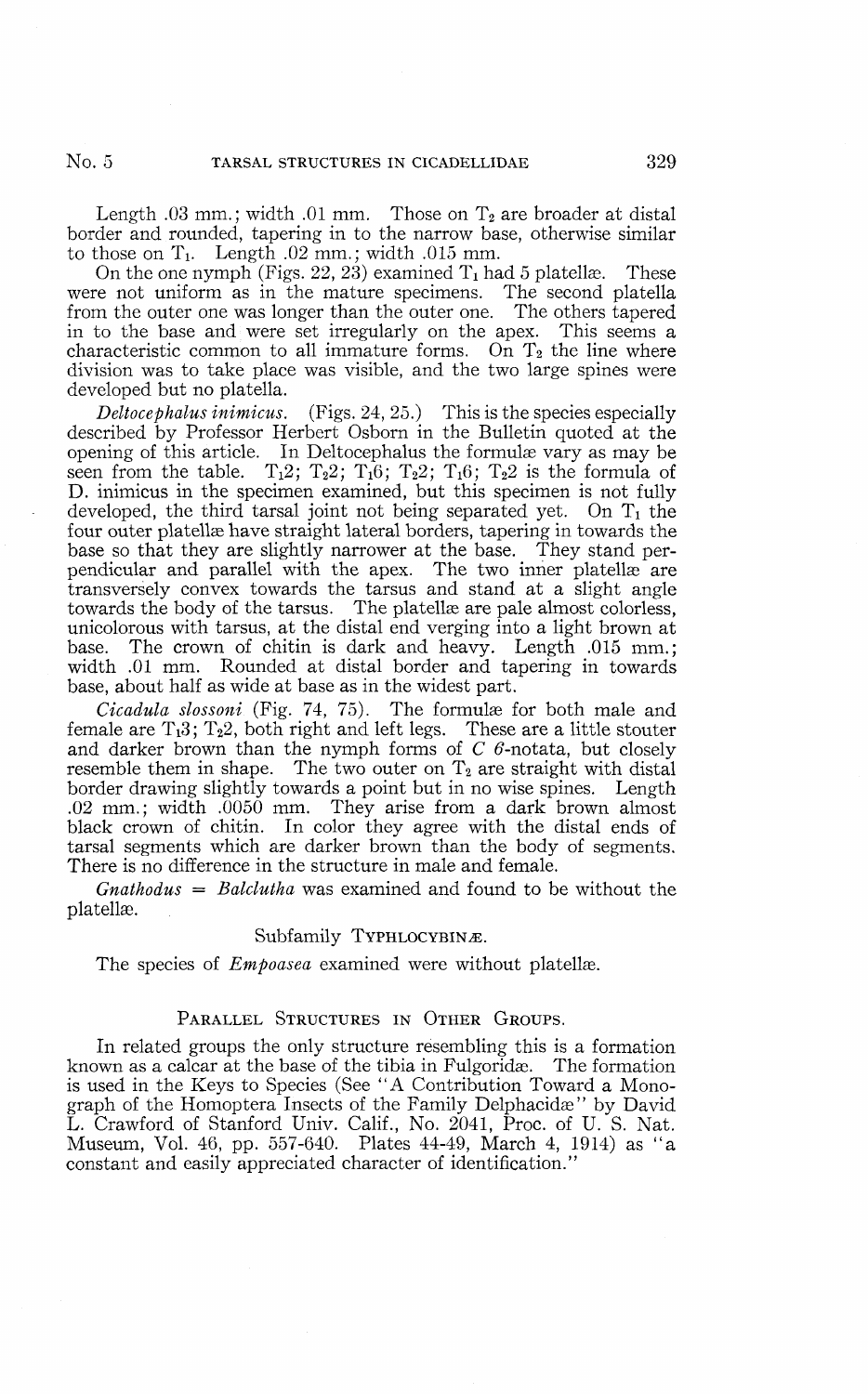# 330 MARY BLANCHE HOWE Vol. XXX

This calcar is a single large movable spine of varying type, as spiniform, tectiform or cultrate. These forms are further modified by the addition of teeth either coarse or fine along the border. They differ addition of teeth either coarse or fine along the border. from the structure on the tarsal segments of the Jassids in that they are articulate, there is but one, and it is very large in comparison with the platellse on the tarsal joints of the Jassids. The writer found no comment as to whether this calcar was the same size in nymphal stage as in adult.

In Cercopidae nothing similar is found but instead a series of flat hairs fringe the tarsal joints, as is figured in illustration (Fig. 76).

#### TAXONOMIC SIGNIFICANCE.

One question which presented itself in the investigation of these structures on the tarsal joints of Cicadellidae was whether they might be of specific or generic value or even of use in defining subfamilies. They are present in every subfamily except Typhlocybinæ. In the subfamilies there are such differences within the group, and such likenesses between genera of different subfamilies that the results as a whole are negative.

In Bythoscopinae two genera have platellae but in the two the characteristics are very different. In *Idiocerus* they are dark, heavy and pointed, in Agallia they are delicate, rounded, translucent, more like those on Cicadula. Idiocerus seems more nearly related to the next subfamily Cicadellinas in this respect. *Cicadella gothica* has platellae heavy and brown; *Graphocephala* heavy but not so dark; *Draeculacephala* heavy but not dark and no longer pointed but quadrate-angular; *Helochara* heavy but lighter in color, more slender, quadrate-angular, and inclining toward Gyponina. *Gypona* has platellage rather long and slender but comparatively large as the entire leg is large. *Acocephalus* in the next subfamily also large and heavy agreeing with the entire leg in that respect. In *Mesamia vitellina* they are more like *Gypona* but have the quadrate angular tip instead of the tapering form of Gypona.

In *Platymetopius frontalis*, the platellae are short, broad and thinner in texture, and slightly concave transversely, not at all resembling *Mesamia.* In *Deltocephalus* the platellae are somewhat similar to *Platymetopius* but more curved in outline, and thinner and more delicate in structure. The entire tarsus is not so heavy as those previously discussed. *Euscelis* is somewhat heavier than *Deltocephalus* and a little longer.

In *Eutettix* the tarsi are heavier and the platellae are much thinner and lighter in structure. They are broad like *Euscelis. Aconura* is more like *Helochara* in the Cicadellinae, quadrately angular but not quite so slender. *Phlepsius* is even more like *Helochara* in outline and of thick heavy structure. *Acinopterus* returns to the broad flat type and closely resembles *Platympopius* although heavier. *Scaphoideus* again is more like *Phlepsius,* long, slender, and it seems ought to come next to it rather than after *Acinopterus;* or else *Acinopterus* should be placed next to *Eutettix. Thamnokttix* again returns to the'broad flat type, and the platellae are set somewhat irregularly on the tarsal joint.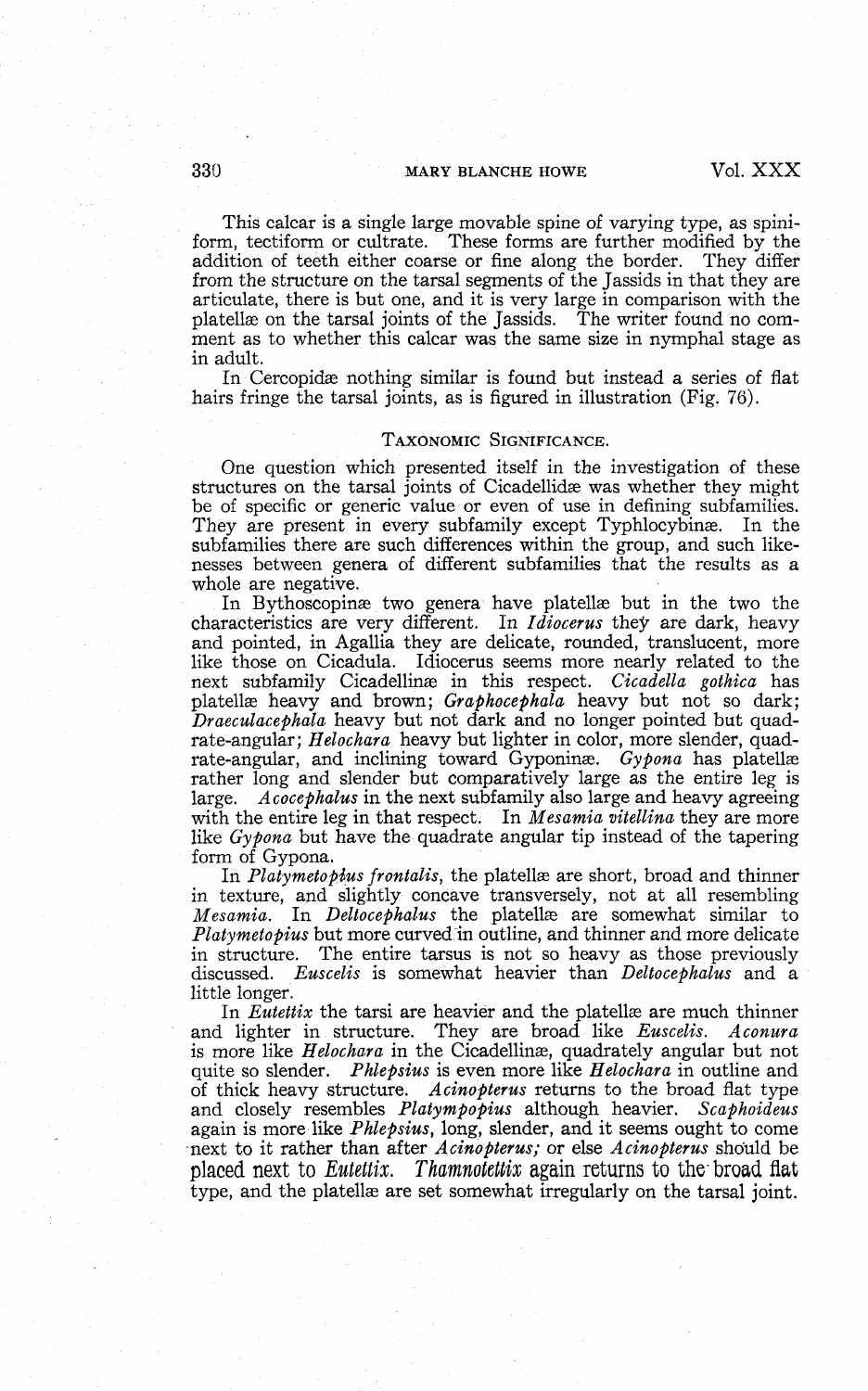*Chlorotettix* is quite a contrast to *Thamnotettix.* The platellae are numerous, long, broad, and straight, on the first tarsal joint arranged with regularity, but somewhat irregular on the second tarsal joint.

In *Jassus olitorius* the platellae are very heavy and dark, much heavier than any other examined, resembling the early members of the series more, being as heavy, tapering more and larger than *Cicadella gothica,* in form and structure more like Idiocerus than any other. *Cicadula*, the last of the group possessing platellæ is characterized by very small delicate structures more nearly resembling those in *Agallia* than any others.

As a whole the variations are so gradual through the series that if one or two genera were changed about in position no definite particular characteristic could be selected as being sufficiently different from others to warrant its use as a character of generic value, and, as was stated at the beginning of this section, would eliminate but one Subfamily, Typhlocybinas.

#### DEVELOPMENTAL SIGNIFICANCE.

Do they indicate age or instar? In *Cicadula 6-notata* a number of nymph forms were examined to determine if the platellae varied in number with the instar. The youngest nymphs as indicated by wing development had three platellae on the first tarsal joint, the next oldest had four and the oldest, but still immature forms, had four on first tarsal joint, and one small platella developing on the first tarsal joint where the division was beginning to take place to form the middle segment of the adult tarsus. In the adult specimens *C. slossoni* the first tarsal joint bore three platellae, the second joint, two.

In the nymph *Gypona* the second tarsal joint was not separated but one platella had developed at the line of separation. The first tarsal joint bore five platellæ. In the adult specimen one leg bore five and two, the other leg bore six and three. This shows that the development may vary in the two legs of one specimen. Similar variation in other species is shown in the table. This appearance of a less number of platellae in the *Cicadula* and *Gypona* nymph forms adds proof to the observation quoted at the opening of this paper.

### CORRELATION OF THIS STRUCTURE WITH THAT OF THE FOOD PLANTS.

In an examination of the various food plants upon which the different genera were found to see if there were any hairs or scales or structures of any kind which might seem to demand the development of these platellae nothing of special significance was observed in pubescence or scales to indicate a special function for the platellae. The spines and tarsal claws hold them and serve as a lever when they jump or arise from their resting place. There is nothing unless they afford a broader base and more leverage at the instant of flight but the spines extend so much beyond these structures that they would hardly touch a surface which the spines rested upon, unless the spines penetrated among the small hairs, and the platellae rested on these hairs of the leaves.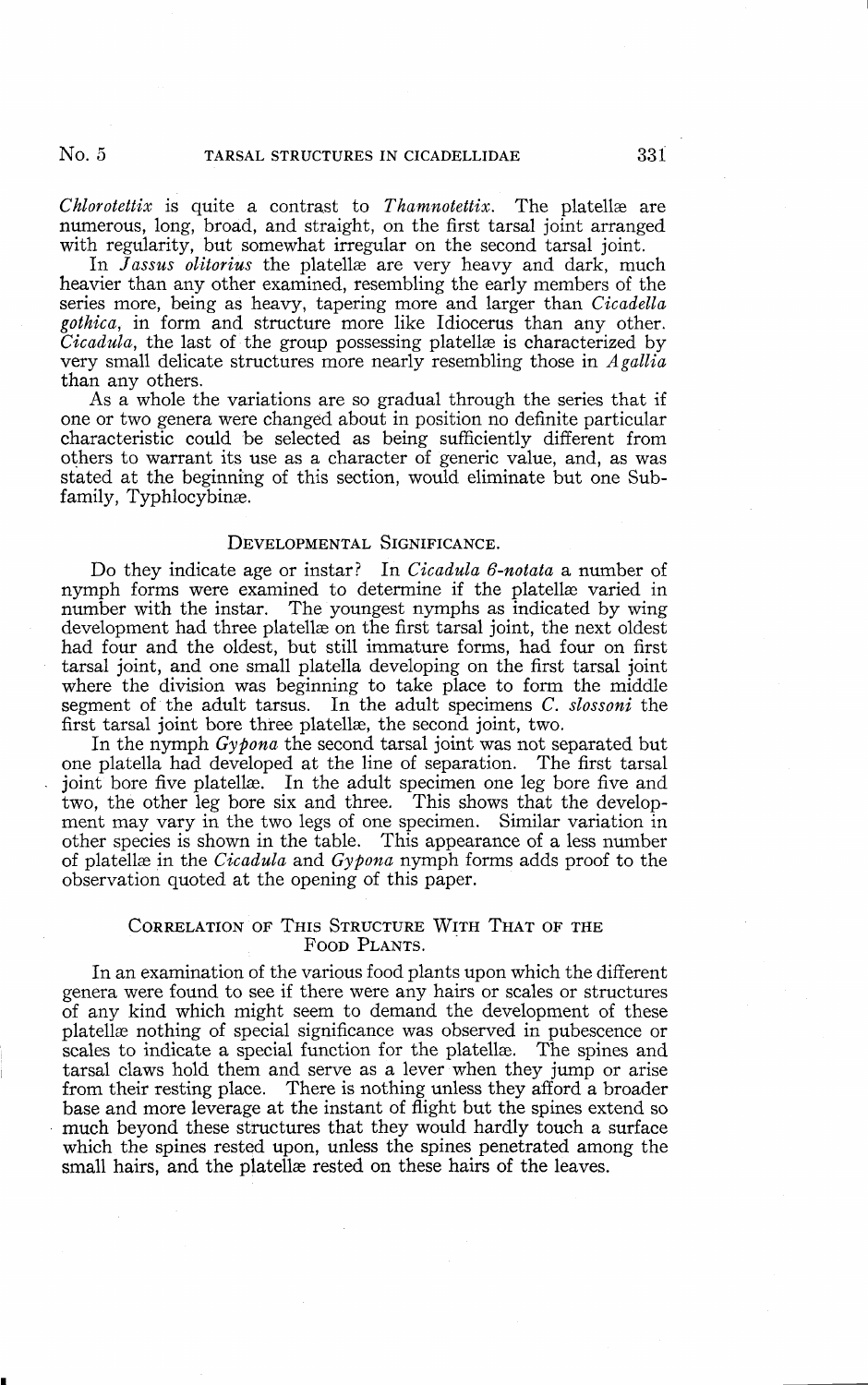#### EVOLUTION OF THE STRUCTURES.

In studying the development of these structures, comparison with the other members of the group has been made. Fulgoridae have a single large articulate spine or calcar on the tibia. The distal border of the tarsal joints in Cercopidae is fringed with flat hairs. (Fig. 76). In Membracidae there is one thick short heavy scale on the first tarsal joint and then a rather sparse fringe of delicate hairs. At the same time the diameter across the distal border is very much less, in fact the tarsal joint is almost straight. But in none of these is there any appearance of the spatulate plates or platellæ. This structure seems peculiar to the Cicadelldis alone. The shape of the tarsal joints in Cicadellidæ is more like that in Membracida. The spines are coarser and stouter.

The difficulty in homologizing these structures with the hairs of the other members of the group is the fact that the platellas are rigidly attached. So far as evidence goes they are organs which have originated *de novo* in this member of the group. Their absence in certain genera may be either a primitive or a vestigial condition.

As the Typlocybina are distinctly specialized forms it is possible that these structures were eliminated in the evolution of this group, or else that the structure developed in the other divisions of the group after Typhlocybinas separated from the primitive stem.

#### EXPLANATION OF PLATES.

ABBREVIATIONS—P., platella; S., spine;  $T_1$ ,  $T_2$ ,  $T_3$ , Tarsi, 1, 2, 3.

#### PLATE I.

|  | Fig. 1. Idiocerus, sp. (imago).                             |
|--|-------------------------------------------------------------|
|  |                                                             |
|  | Fig. 2. Agallia, sp. (imago).                               |
|  | Fig. 3. Cicadella gothica 9, (imago). Right.                |
|  | Fig. 4. Cicadella gothica 9, (imago). Left.                 |
|  | Fig. 5. Graphocephala coccina $\sigma$ , (imago). Left.     |
|  | Fig. 6. Graphocephala coccinea $\sigma$ , (imago). Right.   |
|  | Fig. 7. Draeculacephala mollipes $9$ , (imago). Left.       |
|  | Fig. 8. Draeculacephala mollipes 9, (imago). Right.         |
|  | Fig. 9. Helochara communis $\dot{\varphi}$ , (imago). Left. |
|  | ווירד וידל איר יודל הדיוויות ו                              |

Fig. 10. Helochara communis 9, (imago). Right.

#### PLATE II.

|          | Fig. 11. Gypona 8-lineata var. $\sigma$ , (imago). Right. |
|----------|-----------------------------------------------------------|
|          | Fig. 12. Gypona 8-lineata var. $\sigma$ , (imago). Left.  |
|          | Fig. 13. Gypona 8-lineata var. (nymph). Right.            |
| Fig. 14. | Gypona 8-lineata var. (nymph). Left.                      |
|          | Fig. 15. Acocephalus nervosus, $\sigma$ .                 |
| Fig. 16. | Acocephalus nervosus, $\sigma$ , (imago).                 |
| Fig. 17. | Acocephalus sp. (imago). Right Leg.                       |
| Fig. 19. | Mesamia vitellina, (imago).                               |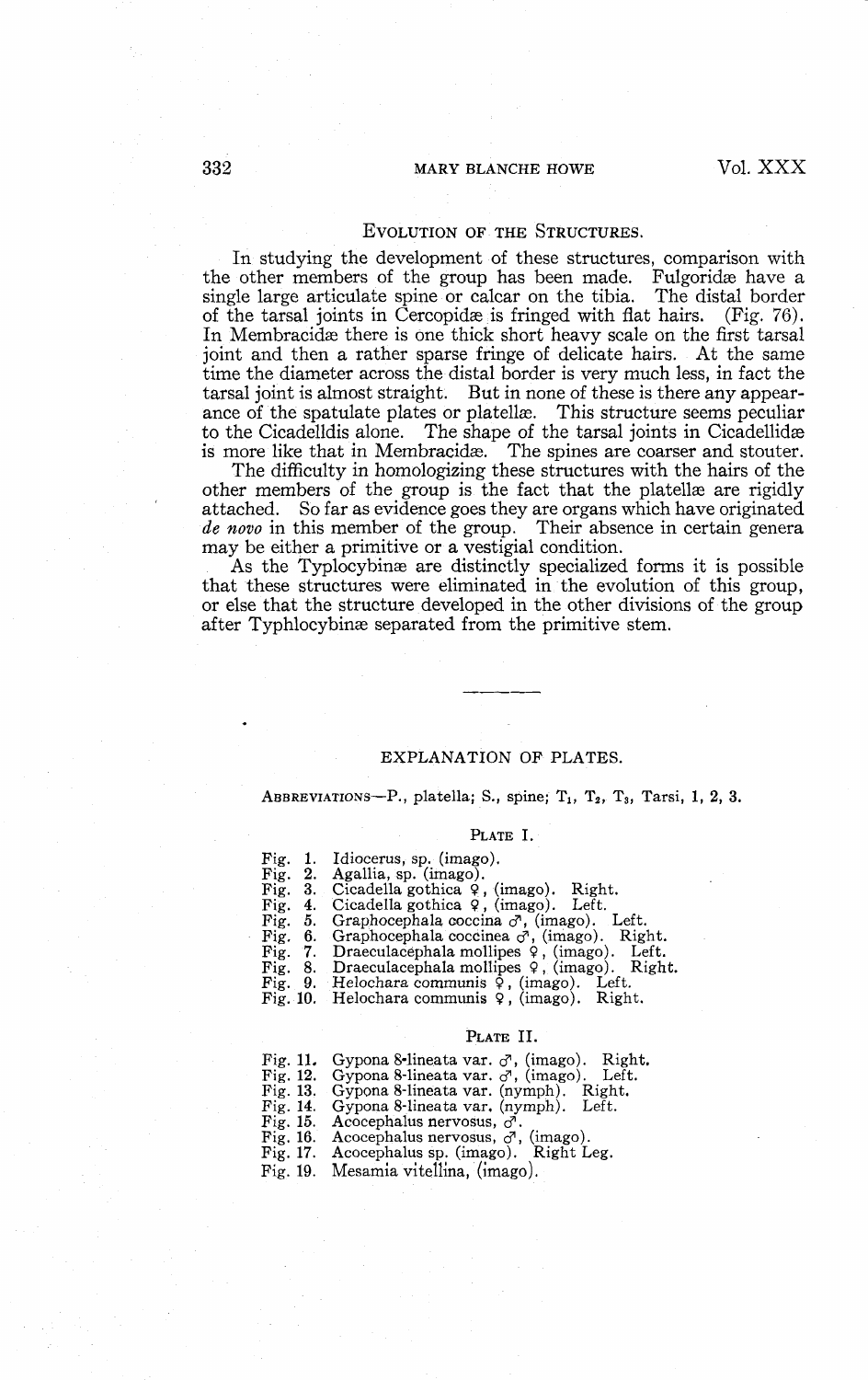## PLATE III.

| Fig. 18.    | Acocephalus sp. (imago). Left Leg.                  |
|-------------|-----------------------------------------------------|
| Fig. 20.    | Platymetopius frontalis (imago).                    |
| Fig. 21.    | Platymetopius frontalis (imago).                    |
| Fig. $22$ . | Platymetopius, (imago).                             |
| Fig. 23.    | Platymetopius, (nymph).                             |
|             | Figs. 24 and 25. Deltocephalus inimicus.            |
| Fig. 26.    | Delt. apicatus, (imago). Left Leg.                  |
| Fig. 27.    | Delt. apicatus, (imago). Right Leg.                 |
| Fig. 28.    | Delt. apicatus, $\sigma$ , (imago). Right Leg.      |
| Fig. $29.$  | Delt. pascuellus, $9$ , (imago). Right Leg.         |
| Fig. 30.    | Delt. pascuellus, $9$ , (imago). Left Leg.          |
| Fig. 31.    | Delt. pascuellus, $\sigma$ , (imago). Left Leg.     |
| Fig. 32.    | Delt. pascuellus, $\sigma$ , (imago).<br>Right Leg. |
| Fig. 33.    | Deltocephalus, (imago).                             |
| Fig. $34.$  | Deltocephalus, (imago).                             |
| Fig. 35.    | Deltocephalus, (imago).                             |
|             |                                                     |

Fig. 36. Deltocephalus, (imago).

### PLATE IV.

- Fig. 37. Euscelis curtisii, (imago).<br>Fig. 38. Euscelis extrusus, (imago).
- 
- Fig. 38. Euscelis extrusus, (imago). Fig. 39. Eutettix cincta, (imago). Right Leg. Fig. 40. Eutettix cincta, (imago). Left Leg.
- 
- Fig. 40. Eutettix cincta, (imago). Left I<br>Fig. 41. Eutettix semi-nudus 9, (imago).<br>Fig. 42. Aconura,  $\sigma$ , (imago).
- 
- 
- Fig. 42. Aconura,  $\sigma$ <sup>7</sup>, (imago).<br>Fig. 43. Phlepsius fulvidorsum, (imago). Right Leg.<br>Fig. 44. Phlepsius fulvidorsum  $\sigma$ <sup>7</sup>, (imago). Left Leg.<br>Fig. 45. Phlepsius fulvidorsum, (imago). Left Leg.
- 
- Fig. 46. Phlepsius fulvidorsum, (imago). Right Leg.
- Fig. 47. Phlepsius sp., (imago). Left Leg.

#### PLATE V.

| Fig. 48. | Phlepsius sp., (imago). |  |  |
|----------|-------------------------|--|--|
|----------|-------------------------|--|--|

- 
- 
- 
- 
- 
- 
- 
- 
- Fig. 49. Acinopterus acuminatus, (imago). Left.<br>Fig. 50. Acinopterus acuminatus, (imago). Right.<br>Fig. 51. Scaphoides auroniteus, (imago).<br>Fig. 52. Scaphoides immistus, (imago).<br>Fig. 53. Thamnotettix sp., (imago).<br>Fig. 53.
- Fig. 58. Chlorotettix unicolor, 9, (imago). Right Leg. Fig. 59. Chlorotettix unicolor, (imago). Right Leg.
- 
- Fig. 60. Chlorotettix tergatus, (imago).

#### PLATE VI.

| Fig. 61. Jassus olitorius.                                      |
|-----------------------------------------------------------------|
| Right.<br>Figs. $62, 63$ . Cicadula, (nymph).                   |
| Figs. 64, 65. Cicadula, (nymph). Left.                          |
| Figs. 66, 67. Cicadula, (nymph). Right.                         |
| Figs. 68, 69. Cicadula, (nymph). Right, Left.                   |
| Figs. 70, 71. Cicadula, (nymph). Right.                         |
| Figs. 72, 73. Cicadula slossoni, $\sigma$ , (imago). Right Leg. |
| Fig. 74. Cicadula slossoni, $9$ , (imago). Left Leg.            |
| Fig. 75. Cicadula slossoni, $9$ , (imago). Right Leg.           |
| Fig. 76. Cercopidæ. Philaenus lineata, (imago).                 |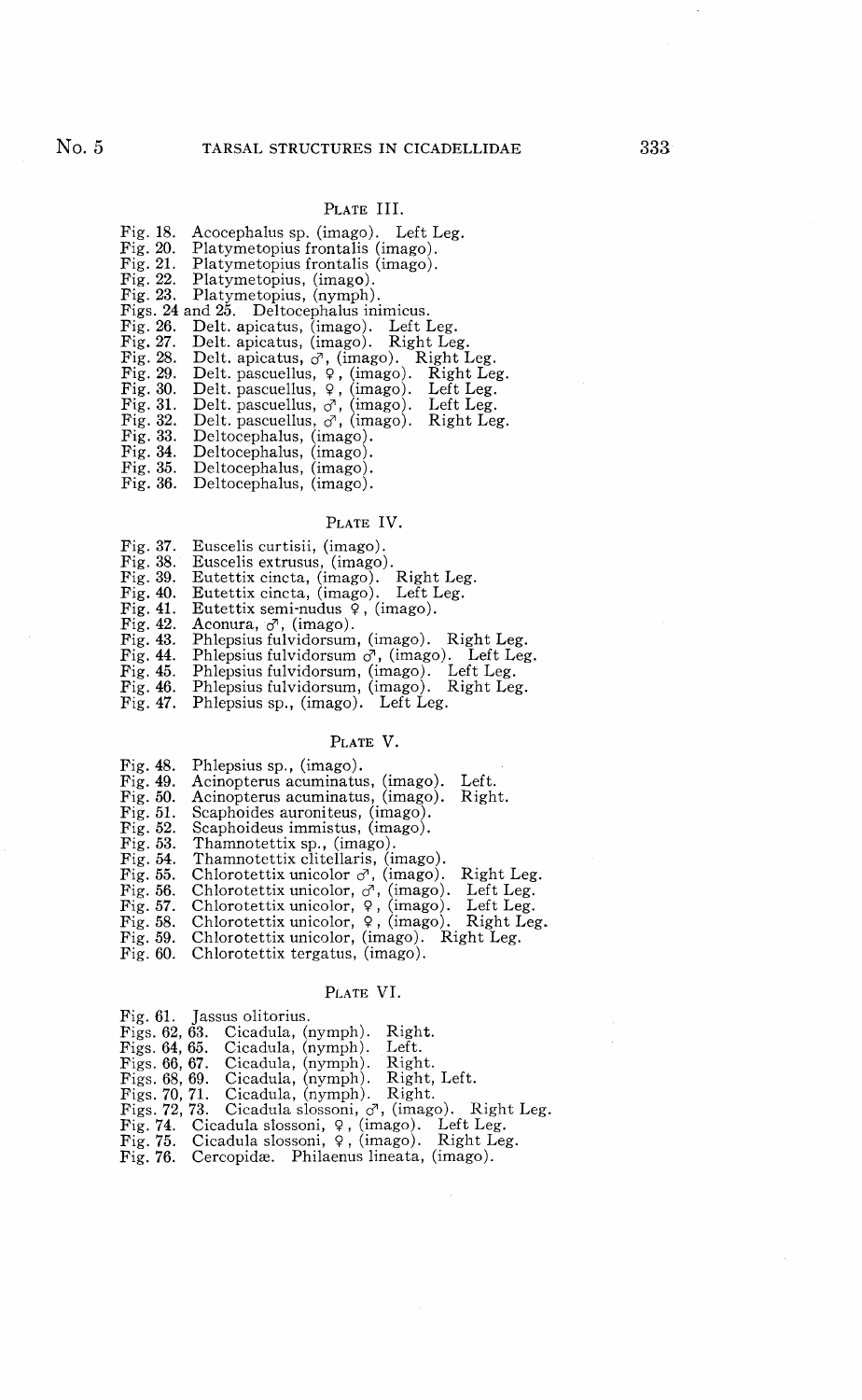PLATE I

# **Tarsal** Structures in Cicadellidae Mary Blanche Howe



334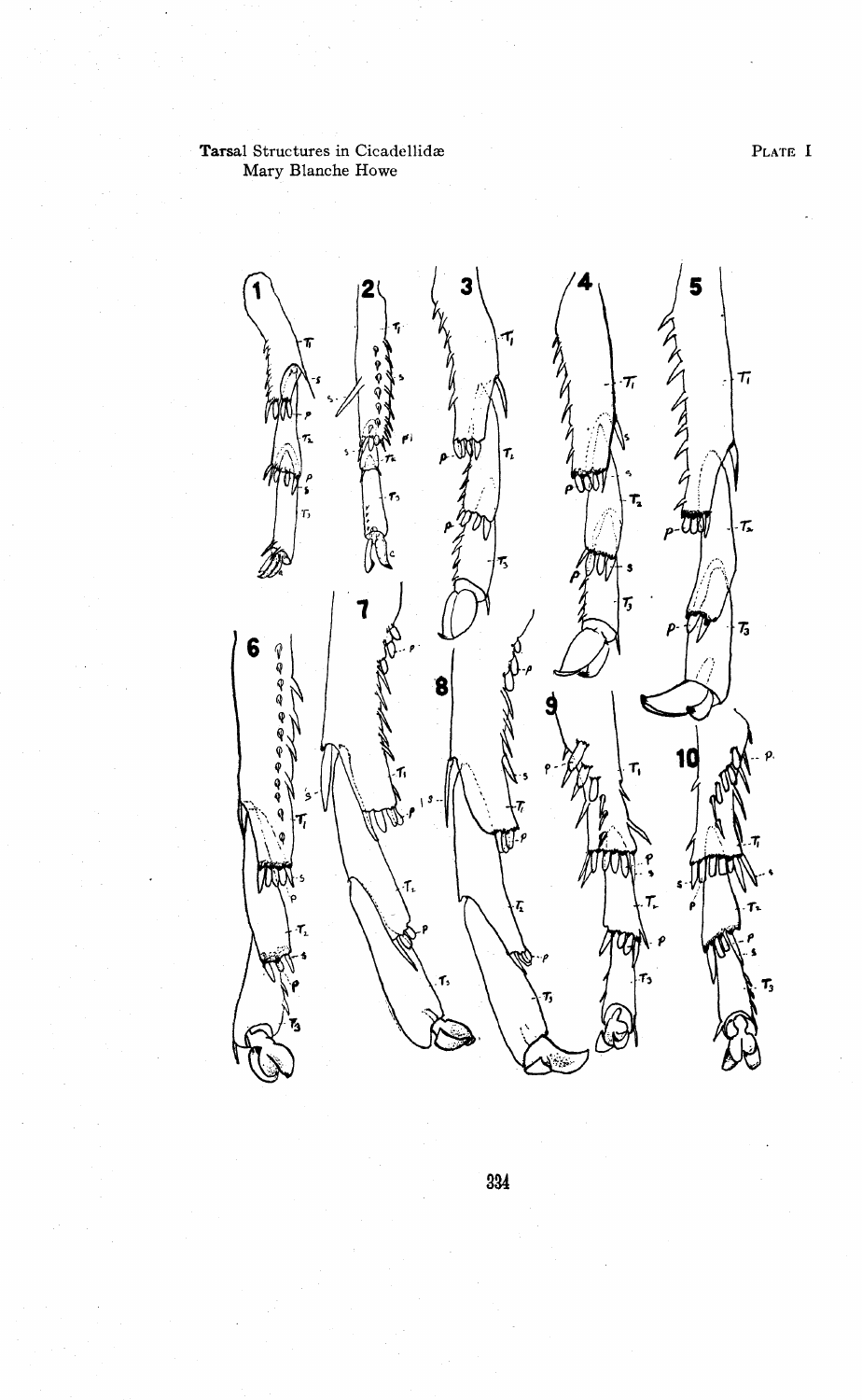

335

PLATE II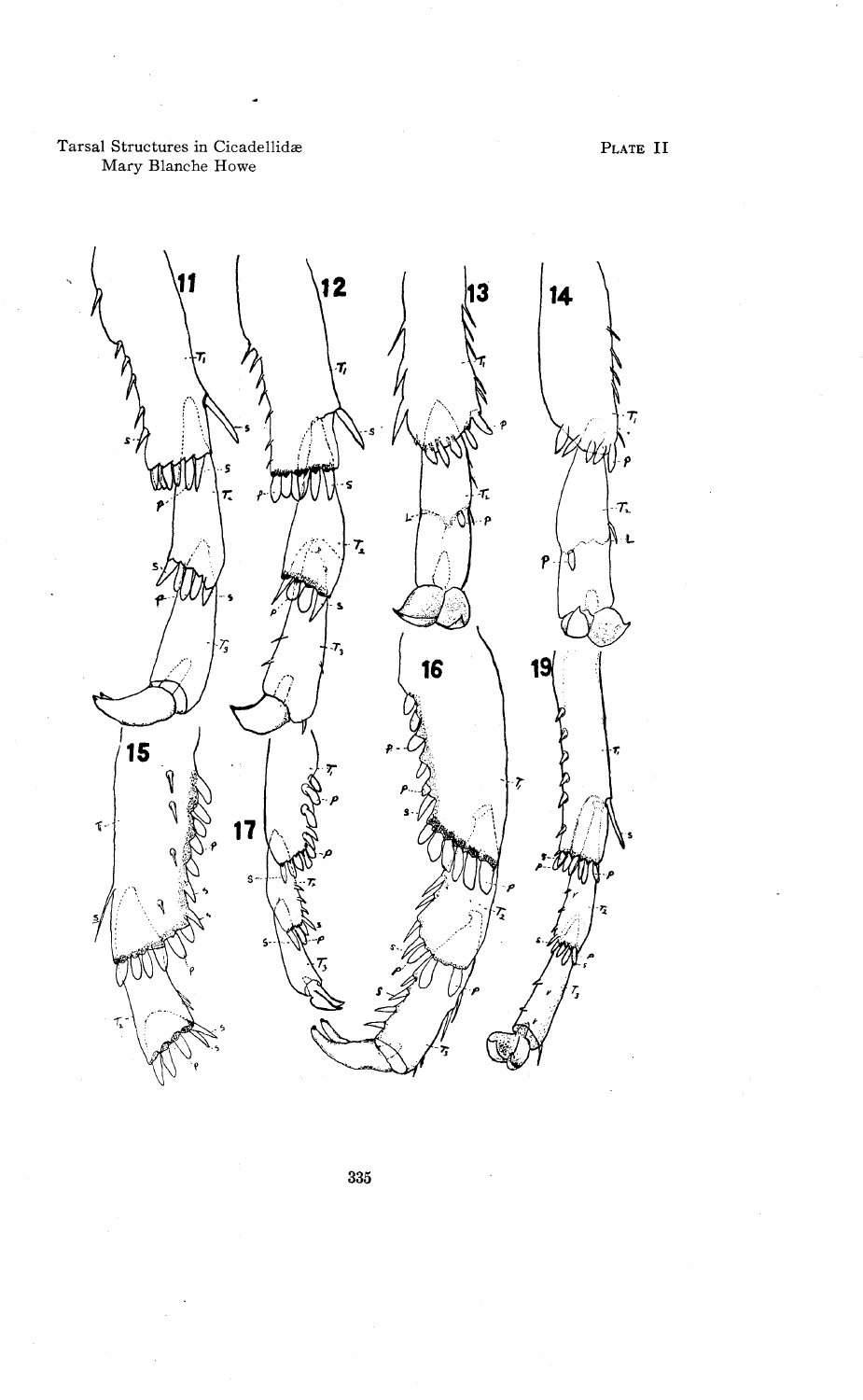

336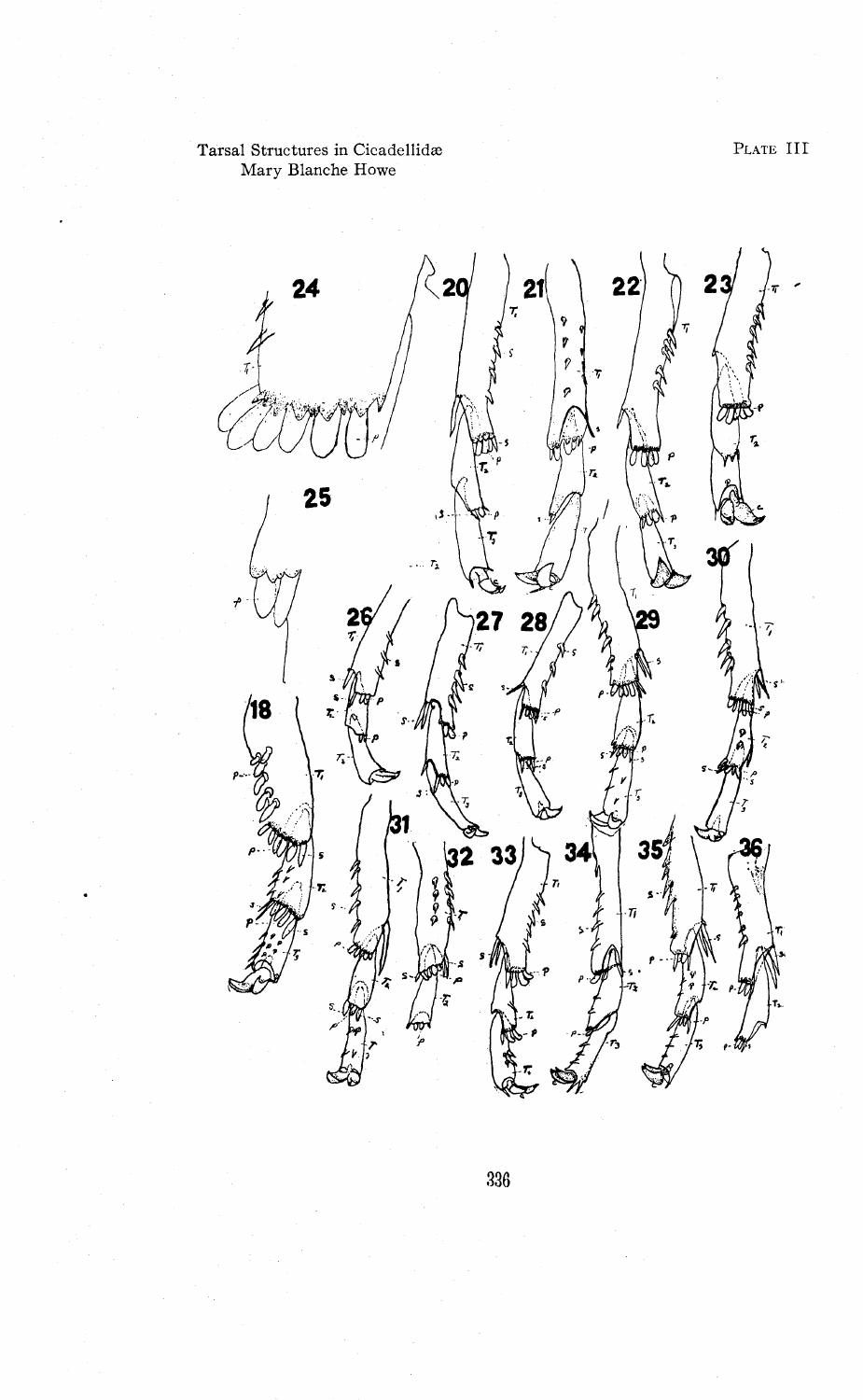> 39 40 41 38  $\overline{\mathbf{3}}$ 4 43 46 45  $\mathbf{s}$ *CONTON* þ. m  $\overline{7}$

> > 337

PLATE IV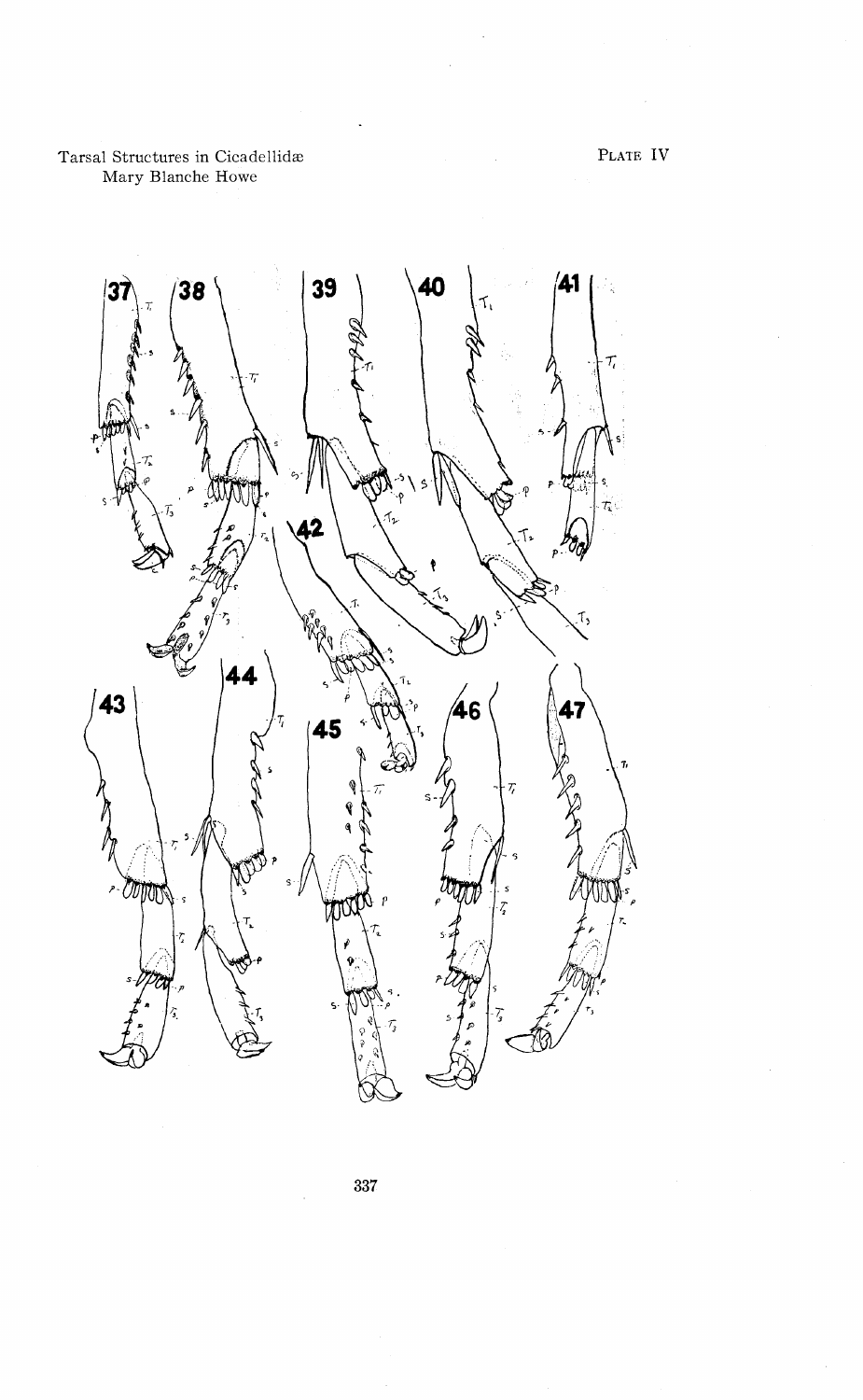PLATE V

# Tarsal Structures in Cicadellidae Mary Blanche Howe



338